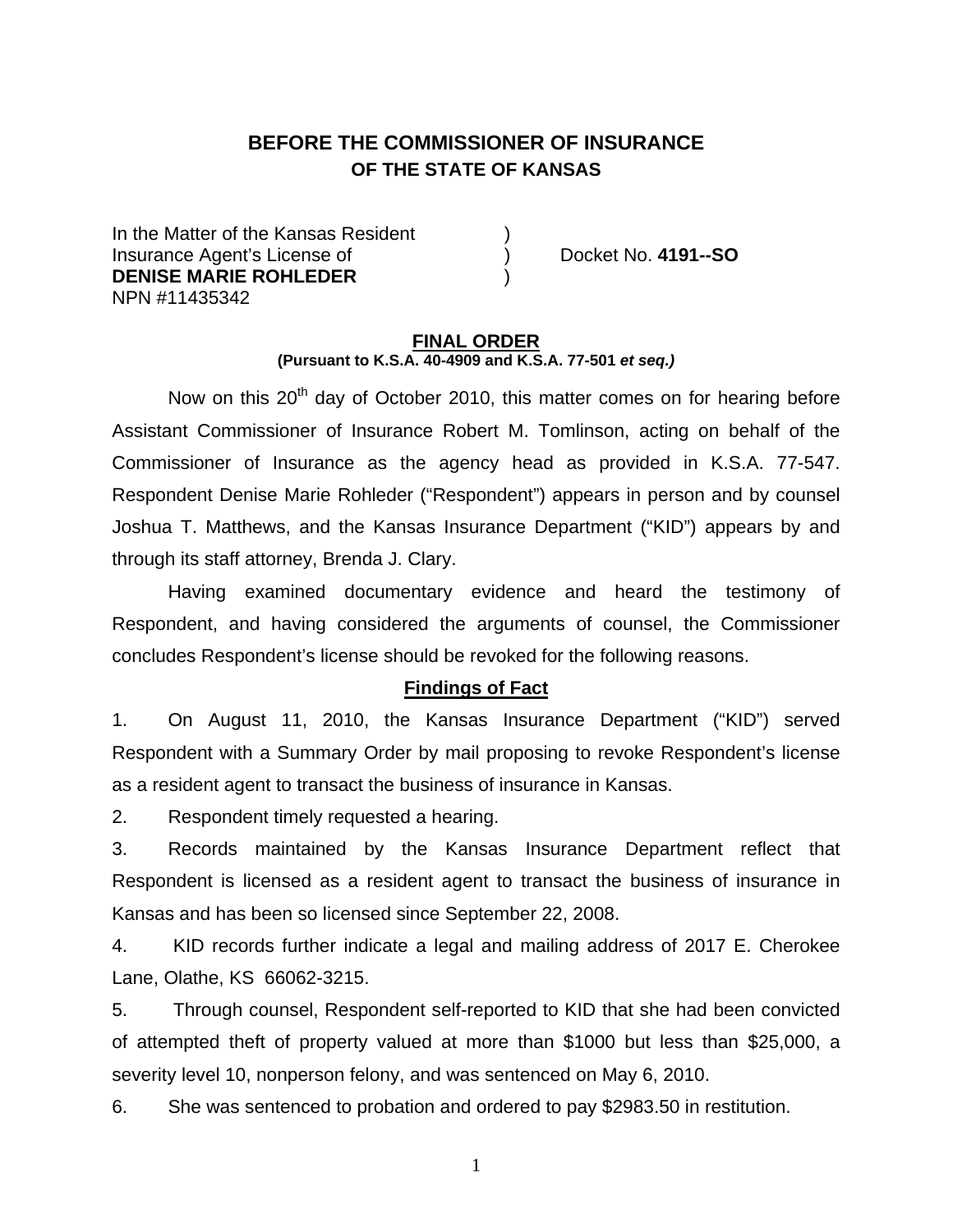7. Respondent admits having diverted a total of \$15,267 in electronic payments from a former employer to her personal creditors between September 2006 and February 2008.

8. After discovery of the theft, Respondent continued to be employed by the victim until March 2009 and repaid approximately eighty percent of the diverted funds with the understanding that if she repaid the funds, the matter would not be reported as a crime to law enforcement authorities.

9. Subsequently, Respondent changed jobs, lost contact with the former employer or otherwise ceased to make payments, and law enforcement became involved.

10. Respondent remains on probation and subject to the restitution order.

11. Respondent's conduct in self-reporting the conviction is mitigating to the extent that it demonstrates a willingness to comply with the law.

# **Applicable Law**

12. K.S.A. 40-4909(a) provides, in relevant part:

"The commissioner may deny, suspend, revoke or refuse renewal of any license issued under this act if the commissioner finds that the applicant or license holder has . . . (6) Been convicted of a misdemeanor or felony. . . . (8) Used any fraudulent, coercive, or dishonest practice, or demonstrated any incompetence, untrustworthiness, or financial irresponsibility in the conduct of business in this state or elsewhere. . . ." K.S.A. 40-4909(a).

13. In addition, the Commissioner may revoke any license issued under the Insurance Agents Licensing Act if the Commissioner finds that the interests of the insurer or the insurable interests of the public are not properly served under such license. K.S.A. 40-4909(b).

## **Conclusions of Law**

14. The Commissioner has jurisdiction over Respondent as well as the subject matter of this proceeding, and such proceeding is held in the public interest.

15. The Commissioner finds, based on the facts contained in paragraphs 5 and 6, that Respondent's license may be revoked pursuant to K.S.A. 40-4909(a)(6) because she has been convicted of a felony.

2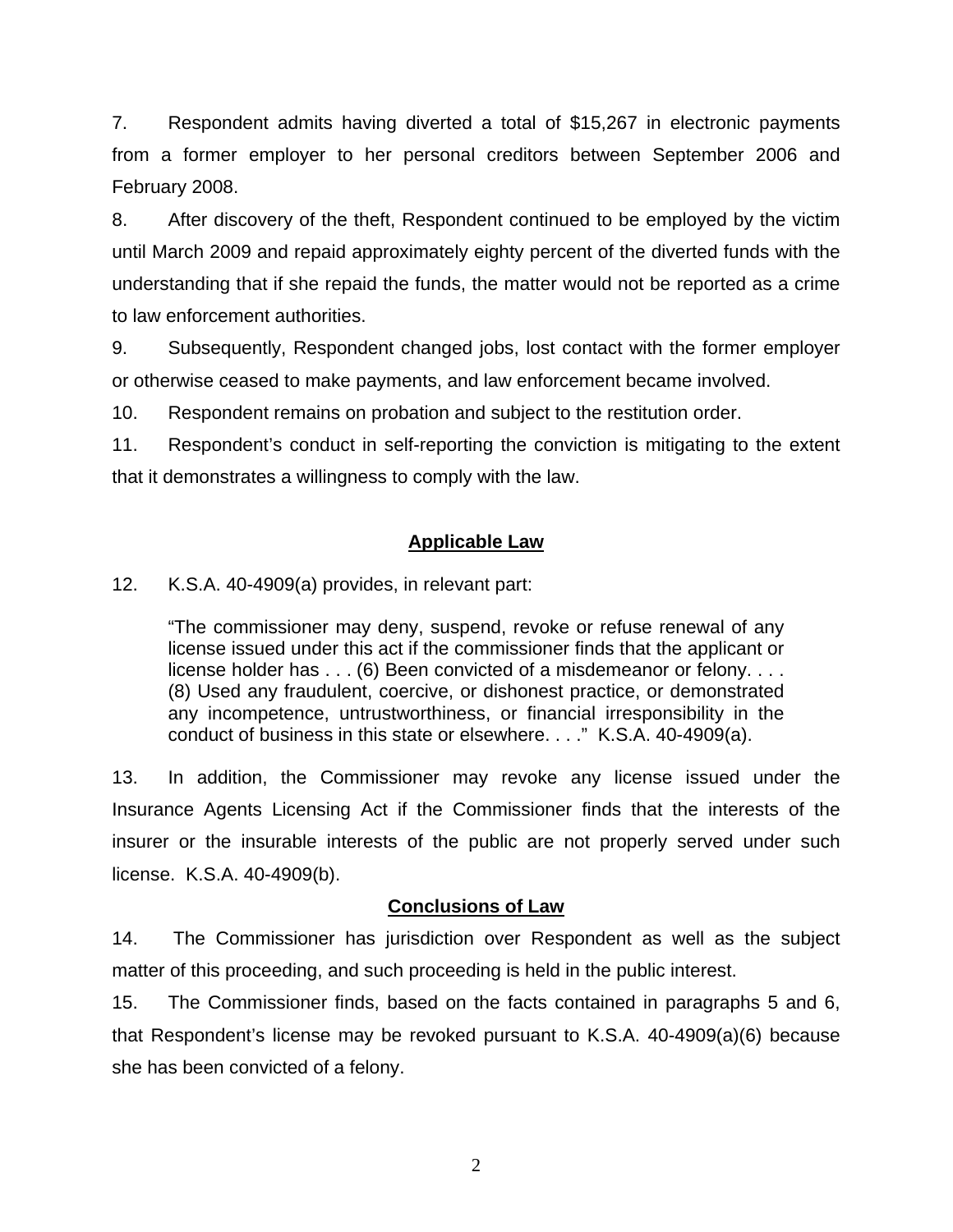16. The Commissioner also finds that Respondent's license may be revoked pursuant to K.S.A. 40-4909(a)(8) because the crime of conviction required proof of a dishonest practice.

17. Based on the foregoing findings, the Commissioner concludes that sufficient grounds exist for the revocation of Respondent's insurance agent's license pursuant to K.S.A. 2004 Supp. 40-4909(a).

18. The Commissioner further concludes Respondent's license should be revoked pursuant to K.S.A. 4909(b) because the Commissioner is obligated to protect the public by licensing only persons who have demonstrated trustworthiness.

 **IT IS THEREFORE ORDERED BY THE COMMISSIONER OF INSURANCE THAT t**he Kansas resident insurance agent's license of **DENISE M. ROHLEDER** is hereby **REVOKED. It is further ordered, t**hat **DENISE M. ROHLEDER** shall **CEASE and DESIST** from the sale, solicitation, or negotiation of insurance and/or receiving compensation deriving from the sale, solicitation, or negotiation of insurance conducted after the effective date of this order.

# **IT IS SO ORDERED THIS \_\_20th\_\_ DAY OF OCTOBER 2010, IN THE CITY OF TOPEKA, COUNTY OF SHAWNEE, STATE OF KANSAS.**



 \_/s/ Robert M .Tomlinson\_\_\_\_\_\_\_\_\_\_\_ Robert M. Tomlinson Asst. Commissioner of Insurance/ Presiding Officer

/s/ Brenda J. Clary the same of the set of the set of the set of the set of the set of the set of the set of t Brenda J. Clary **Granda** School and T. Mathews

Prepared by Approved by Approved by Approved by Approved by Approved by Approved by Approved by Approved by Approved by Approved by Approved by Approved by Approved by Approved by Approved by Approved by Approved by Approv

KID Staff Attorney Mattorney Attorney for Respondent